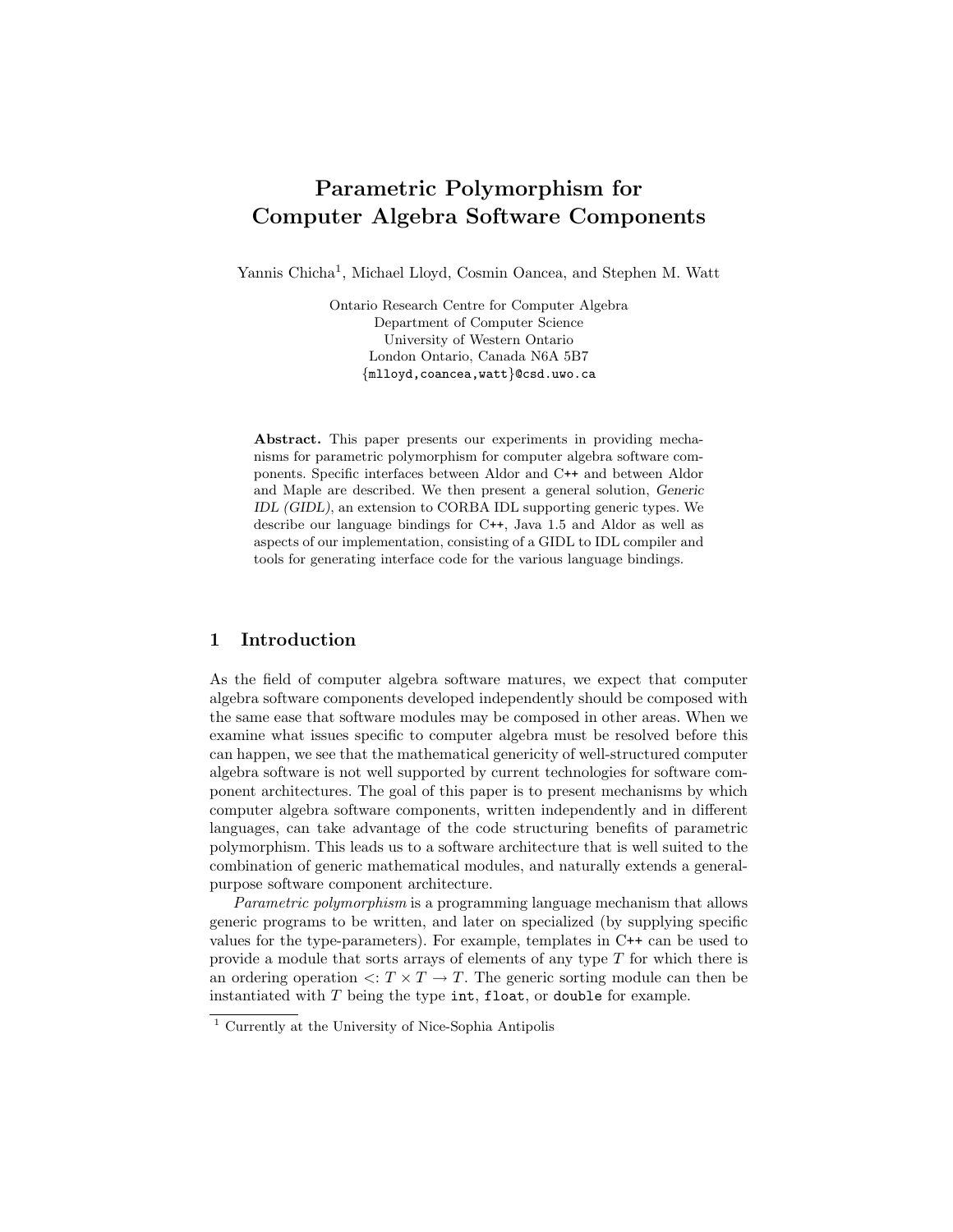Parametric polymorphism has been used in the computer algebra setting for more than two decades. Computer algebra provides a compelling application of parametric polymorphism, where various algebraic constructions, such as polynomials, series, matrices, vector spaces, etc, are used over various different coefficient structures, which are typically rings or fields. The work initiated by Jenks and Trager [8] led to the formulation of domain and category constructors in Axiom [18] [7], and higher-order domain and category producing functions in Aldor [17] [16]. In Aldor, the assertions made in declaring polymorphic modules are used by the optimizer in compiling efficient code that avoids many run-time checks. The computer algebra system Maple now provides a "module" facility for grouping related functions. Parametric polymorphism is achieved naturally by writing Maple functions that return modules.

From the numeric point of view, Ada's mechanism for generics [9] has been used for some time to provide numeric modules that can be specialized over floating point types of different precision. Modern versions of Fortran have provided their own mechanisms to parameterize modules.

Relatively recently, certain main-stream programming languages have provided parametric polymorphism by a "template" mechanism. Both the NTL library for number theory [13] and the Linbox library for symbolic linear algebra [6] use C++ templates to achieve genericity. Version 1.5 of the Java programming language, just released, supports templates and will certainly be the implementation platform for future mathematical software.

There are now quite a few popular programming languages with support for parametric polymorphism, albeit with differing semantics. It is therefore now a significant problem that the standard software component architectures provide no support for genericity through parametric polymorphism. This is primarily due to the historical development that parametric polymorphism started to be widely used only after these component architectures were defined.

Our experiments have all involved interaction between Aldor and other contexts. Aldor's model of parametric polymorphism is based on type-constructing run-time functions, operating at the level of types (Aldor domains) and typecategories (Aldor categories). This is a general mechanism that includes most others as special cases. A related research line (based on functors and categories) goes into proving the correctness of stipulated properties in parameterized domains/classes [3][2].

This paper investigates how parameterized modules, written in different programming languages, can be made to interoperate. We describe our approach for interoperability between C++ and Aldor in Section 2 and between Maple and Aldor in Section 3 (published in [10]). This work motivated a more general approach, where we developed an extension to CORBA-IDL (Interface Definition Language) to support parameterized interfaces. This extended specification language, which we call Generic IDL (GIDL) captures a very general notion of parametric polymorphism such that it can meaningfully be supported by various languages, and has the power to model the structure and semantics of systems' components. In Section 4 we present the semantics of GIDL. Section 5 presents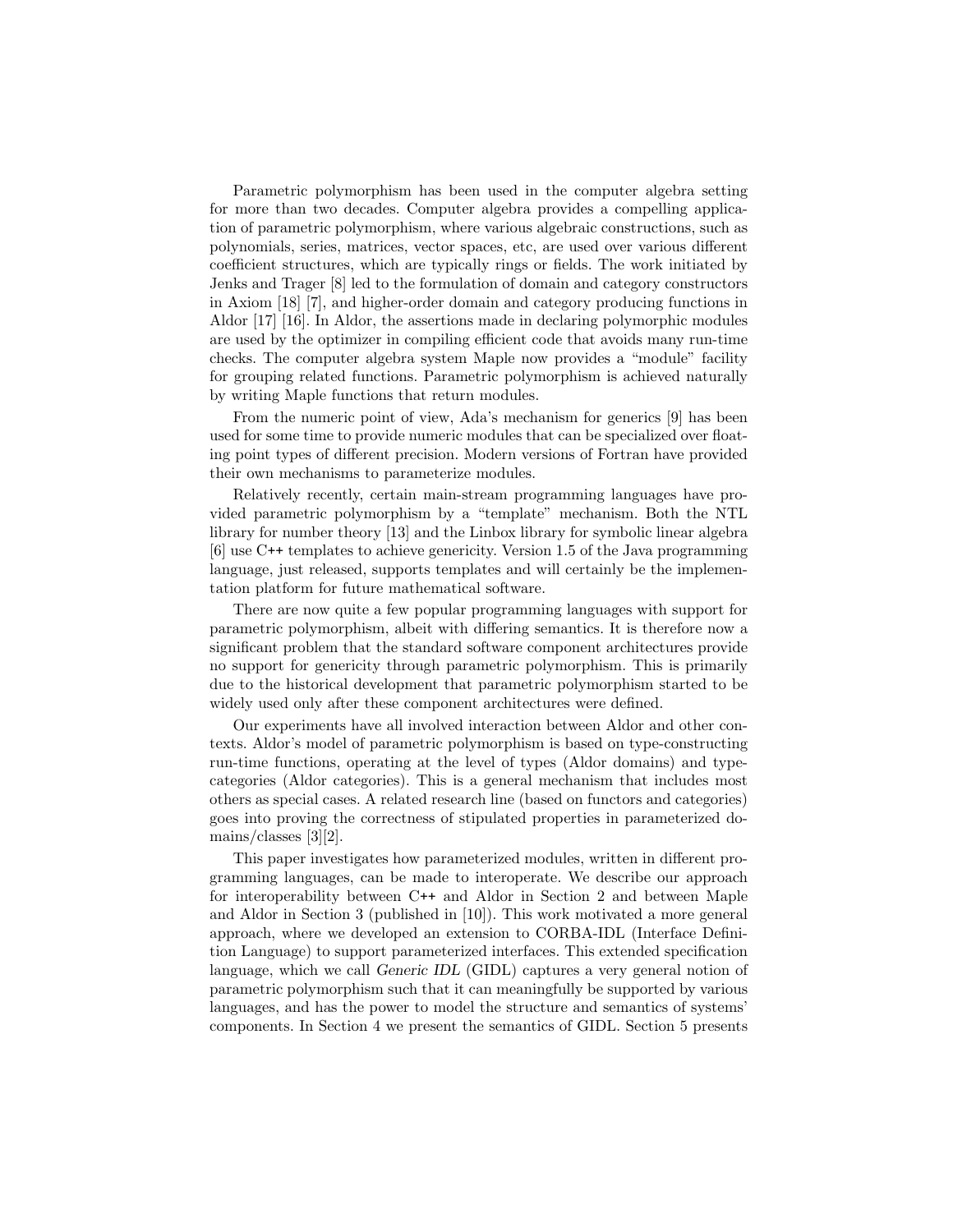the architecture of our implementation and Section 6 describes the bindings of GIDL for Aldor, C++ and Java. The ideas behind our component architecture "extension" allow it to be easily adapted to work on top of any software component architecture in use today – CORBA is just our working study case.

In this paper we see another instance of a general problem in programming languages first surfacing in the context of mathematical computation: We are unaware of other effort, besides ours, aiming at endowing software component architectures with the parametric polymorphism feature, in a heterogeneous environment (i.e. not assuming the existence of a common intermediate language).

### 2 Interoperability of Generics between C++ and Aldor

Our initial work in exposing modules with parametric polymorphism across a language boundary arose in the FRISCO project, the ESPRIT Fourth Framework project LTR 21.024. This work has been previously described in project technical reports [4][5], but it is published here for the first time. The two main background items brought into the project were (1) a complex C++ library, PoSSo, for the exact solution of multivariate polynomial equations over various coefficient fields, and (2) an optimizing compiler for a higher-order programming language, Aldor, used in computer algebra. One of the specific objectives of the project was to allow Aldor programs to make use of the PoSSo library.

From this very practical problem arose an interesting challenge in programming languages. On one hand we had a complex library making heavy use of C++ templates. On the other, we had a programming language in which types could be created at run time by user-defined functions. The general problem was how to make use of C<sup>++</sup> template libraries from Aldor (and vice versa), not only at a detailed software engineering level, but more importantly to bridge the significant differences in object semantics.

The first step was to define a correspondence between the two languages. It is assumed readers are familiar with C++. Aldor is a strongly typed functional programming language with a higher order type system and strict evaluation. For details on Aldor see [1]. The Aldor type system has two levels: each value belongs to some unique type, known as its domain. Domains are in principle run-time values, but they belong to type categories which can be determined statically. Categories can specify properties of domains such as which operations they export, and are used to specify interfaces and inheritance hierarchies. The biggest difference between the two-level domain/category model and the single-level subclass/class model is that a domain is an element of a category, whereas a subclass is a subset of a class. This difference eliminates a number of deep problems in the definition of functions with multiple related arguments. Dependent products and mapping types are fully supported in Aldor. Generic programming is achieved through explicit parametric polymorphism, using functions that take types as parameters and which operate on values of those types, e.g.  $f(R: Ring, a: R, b: R): R == a * b - b * a$ . The programming style used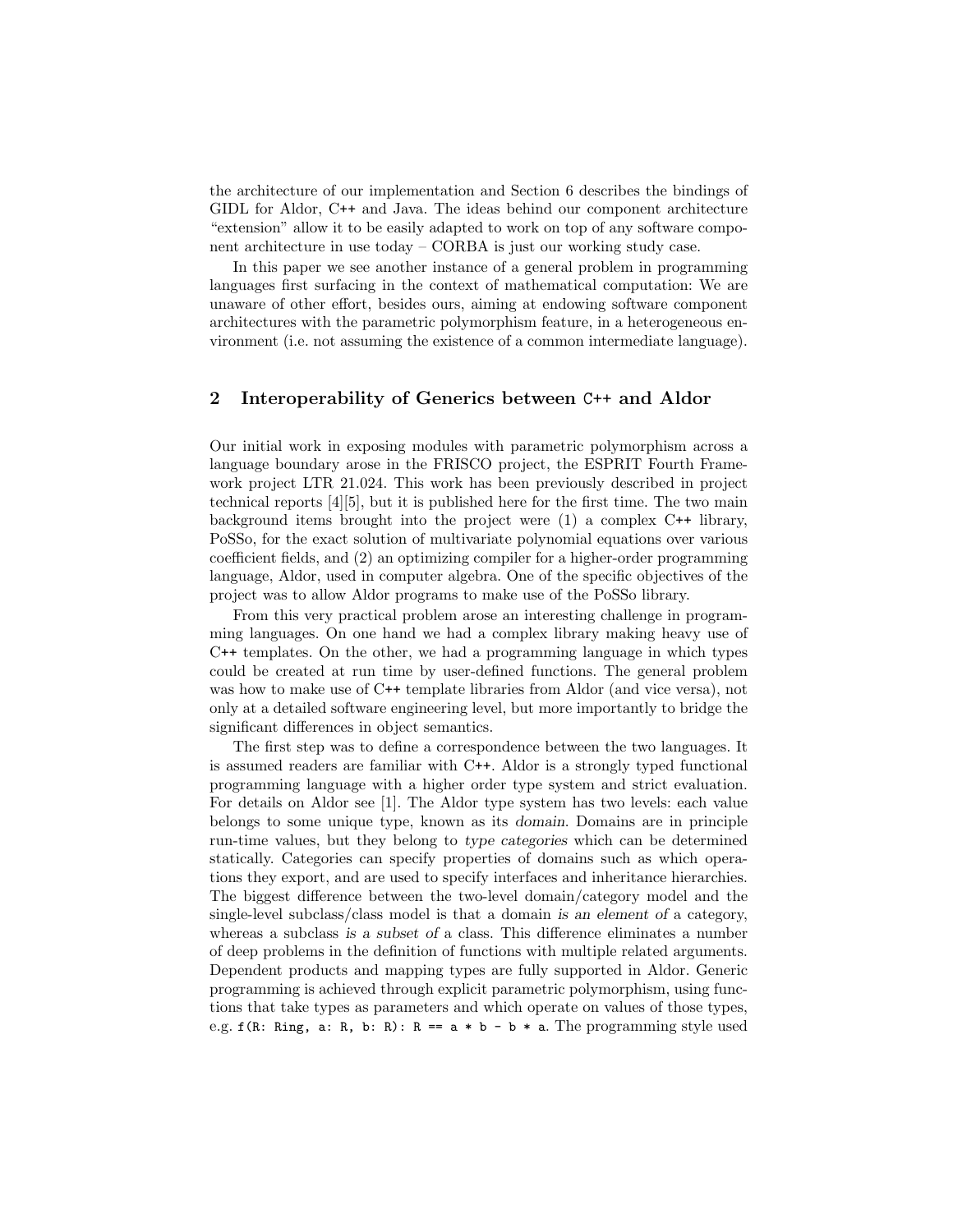to create parametrized types in Aldor is to have functions that return domains, e.g. Matrix(R: Ring): Module(R) ==  ${implementation}$ .

Both C++ and Aldor provide a set of low-level types, e.g. fixed size integers and floating point numbers, strings, etc, and the correspondence between these low-level types was straightforward.

To use a C++ class from Aldor, a proxy Aldor domain/category pair was created. The category specified the public interface, and the domain provided the implementation. The domain provided exports corresponding to the non-private methods and fields of the C++ class. Because Aldor is not based on classes, the exported operations would all have one extra parameter corresponding to the implicit "self" parameter of the C++ methods. When many C++ classes were used, the inheritance among the Aldor proxy categories would match the inheritance among the C++ classes. The Join operation on categories would be used when multiple inheritance was required.

To use Aldor categories and domains from C++, proxy objects would similarly be generated: For each category, a C++ abstract base class would be generated, and for each domain, a C++ class. In both cases (Aldor calling C++ and vice versa), the wrapper proxy would perform their operations through a C foreign function interface.

To use a C++ template class from Aldor, a pair of proxy functions would be created: one function returning a domain value, and the other a category. For the domain-producing function to behave completely natively, it was necessary that it could be called at run-time with any suitable parameter. To achieve this effect, it was necessary to generate an additional small C++ file. A suitable base class was generated for each template parameter, and the C++ template was instantiated over these. Then all the instantiations which an Aldor program would create at run-time could be created through inheritance on this one prototypical instantiation. Because the uses of the C++ template were arising from Aldor code, it was always possible to wrap the parameter types suitably.

To use an Aldor domain-producing function from C++, a proxy template class was generated, and each distinct instantiation of the template would correspond to a different result of the Aldor domain-producing function.

The salient conclusions of the project are the following: Firstly, we can produce the proper binding time semantics by prototypic instantiation of templates. Secondly, we can match generic programming between programming languages with very different base concepts: objects and type-categories. Thirdly, we can produce lightweight proxies to make hierarchies available on either side of the language interface. And finally, the special purpose interface between languages with parametric polymorphism is much more complicated than that between languages not supporting generic types.

While the PoSSo library is perhaps no longer as widely used, the interoperability of C++ and Aldor continues to be of interest, as various mathematical C++ template libraries continue to increase in importance, including NTL and Linbox.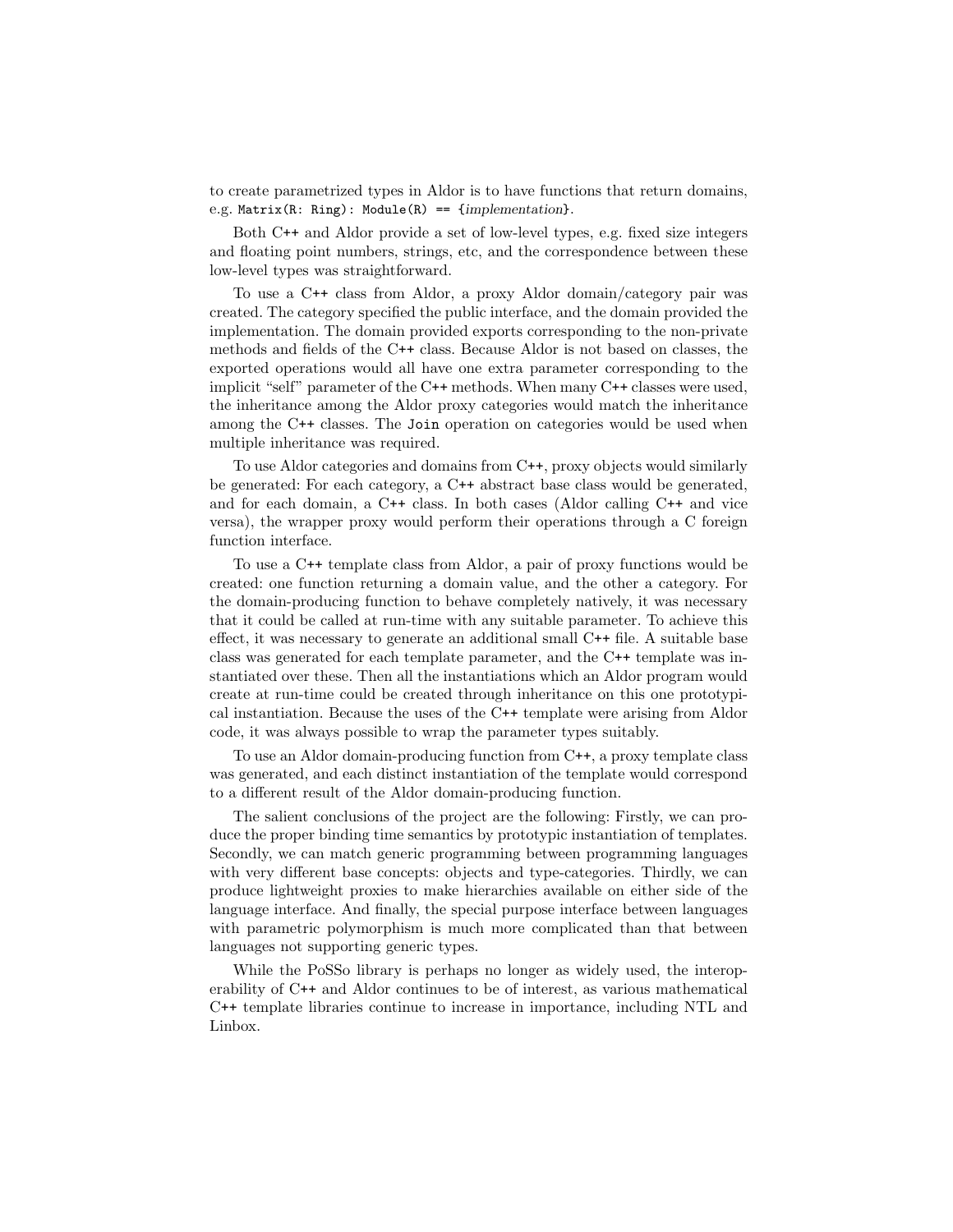# 3 Interoperability of Generics between Maple and Aldor

This recent project proposes a non-traditional approach to structuring computer algebra software: using an efficient, compiled language, designed for writing large complex mathematical libraries (Aldor) together with a top-level system based on user-interface priorities and ease of scripting (Maple). The resulting package allows standard Aldor libraries to be used in a standard Maple environment in an effective and natural way. Our investigation has had two goals: First, we are interested in the practical problem of using Aldor as an extension mechanism for the popular Maple computer algebra system. This both allows users to make extensions that operate at the same efficiency as the Maple kernel, and allows Maple users to take advantage of Aldor's mechanisms for structuring correct large-scale libraries. Secondly, we are interested in understanding the issues that arise in matching the compile-time parametric polymorphism of Aldor's dependent types with the dynamic parametric polymorphism of Maple's module-producing functions. We are briefly presenting the main ideas employed in interfacing the two languages (a detailed version is reported in [10]). Elsewhere we have reported on the low-level systems issues that arise in Maple-Aldor interoperability [15].

The key of the high-level interface design was to create dynamic types corresponding to the hierarchy of (available) Aldor types, and to design a dynamic type-checking mechanism for the foreign Maple objects. We have made the following correspondence between Aldor and Maple concepts: An Aldor domain was translated into a Maple function producing at run-time a Maple "module," that in addition encapsulates whatever information is necessary for type-checking its parameters and exports. Aldor's name overloading was simulated in Maple by generating a single polymorphic functions for each export name, with these polymorphic functions dynamically dispatching to the appropriate implementation based on the number and type of arguments. The type-checking mechanism was greatly simplified by the fact that it occurs at the application run-time, when most of the types are instantiated (the exception being function values whose signatures involve dependent types).

To type-check that a Maple domain object belongs to a certain category type, the Aldor's run-time system is invoked ("has" operation). To test that a foreign Maple functional object of type  $S_1 \to T_1$  satisfies a functional type  $S_2 \to T_2$ , one has to verify that  $S_2$  is a subtype of  $S_1$ , and  $T_1$  is a subtype of  $T_2$ . When testing this, a run-time unification algorithm is used, which computes and works with the fix-point representation of a type (otherwise for mutually recursive types the algorithm will never end). The only non-trivial sub-typing lattices for our type system are the lattices of categories and functions.

While from the scientific perspective we are happy to have discovered a solution to bridge the semantic gap between compiled categorical systems (Aldor) and interpreted functional systems without overloading (Maple), from a pragmatic perspective it is perhaps more important that it is now possible to easily use compiled system with parameterized formal interfaces (Aldor) from a popular computer algebra system (Maple).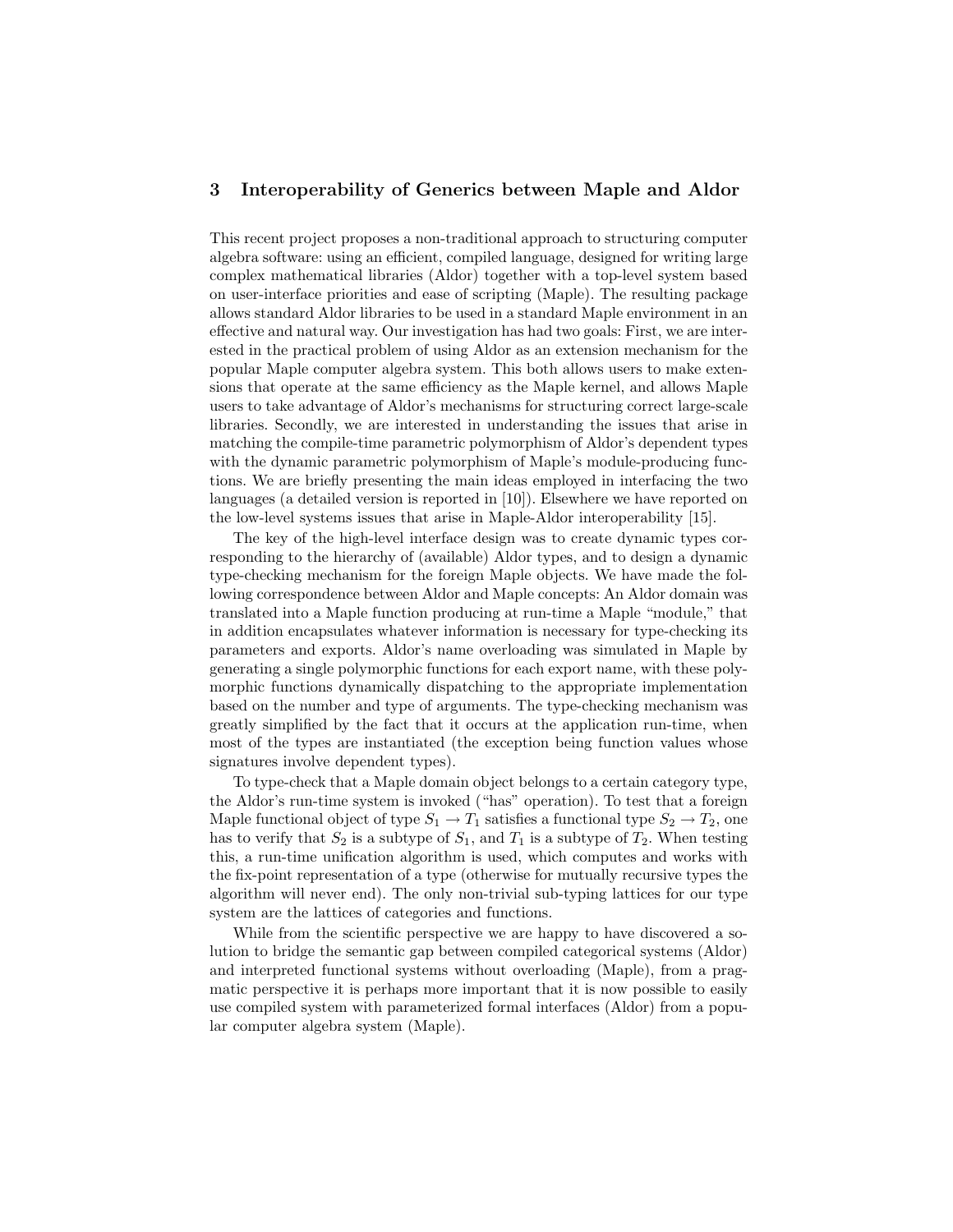## 4 A General Solution: Generic IDL

The experiments described in Section 2 and 3 proved that we can overcome the semantic gap between two very different environments, and motivated us to explore the possibility of a systematic solution for parametric polymorphism, that should encompass more languages in a simpler way. It was a natural idea to enhance an existing specification language (CORBA's IDL) with a bounded parametric polymorphism system, and to develop tools to generate mappings to the mainstream programming languages. This way, in order to achieve interoperability between n programming languages, only n translators have to be written instead of n\*n.

A mechanism to combine modules in different programming languages must be able to support both compile-time and run-time instantiation of modules, and both qualified and un-qualified type variables. Our approach is to design a qualification-based generic type model (in which qualifications are defined in terms of sub-typing and/or exported functionality) in order to accommodate the programming languages with dynamic binding times (Java, Aldor), and to enforce these qualifications (in our mapping) for the programming language with static binding time (C++, Modula, etc.). This qualification of generics allows specifications to be clearer, more precise, and easily extensible, featuring the nice property that the type of an expression is context independent.

We constructed a generic model for GIDL in some ways similar to the one existent in Generic Java. We are using a homogeneous implementation approach, based on a type erasure technique  $([11][14])$  to ensure that our generic extension framework will work, with minimal modifications, on top of any software component architecture that uses an "interface specification language" (CORBA, DCOM, .NET), also preserving the backward compatibility with "old" (nongeneric) applications developed in such environments.

CORBA–IDL, as presented in [12], is a declarative language used to describe the interfaces that the client objects call, and the object implementations provide, separating the specification and the implementation aspects of a module. It defines basic types (short, float, double, ...), structured types (struct, sequence, array), and provides signatures for interface types, fully specifying each operation's parameters. Thus, a specification written in CORBA–IDL encapsulates the information needed in order to develop clients using the specified services.

Briefly, the GIDL compiler (consisting of about 33,500 lines of code in 133 Java classes) generates an IDL specification file (by erasing the generic type information), together with stub/skeleton code in the desired programming language (Aldor, C++, Java) to retrieve the erased information. This section briefly presents the semantics of Generic Interface Definition Language (shortly GIDL) – our extension to CORBA–IDL that supports parametric polymorphism, and the code translation mechanism between GIDL and IDL.

We start with an example that will introduce the varieties of parametric polymorphism supported by GIDL. Suppose we want to write a very simple GIDL interface describing a priority queue, as in Figure 1. A type instantiation of an extension-based qualified generic type will be validated by the compiler only if it is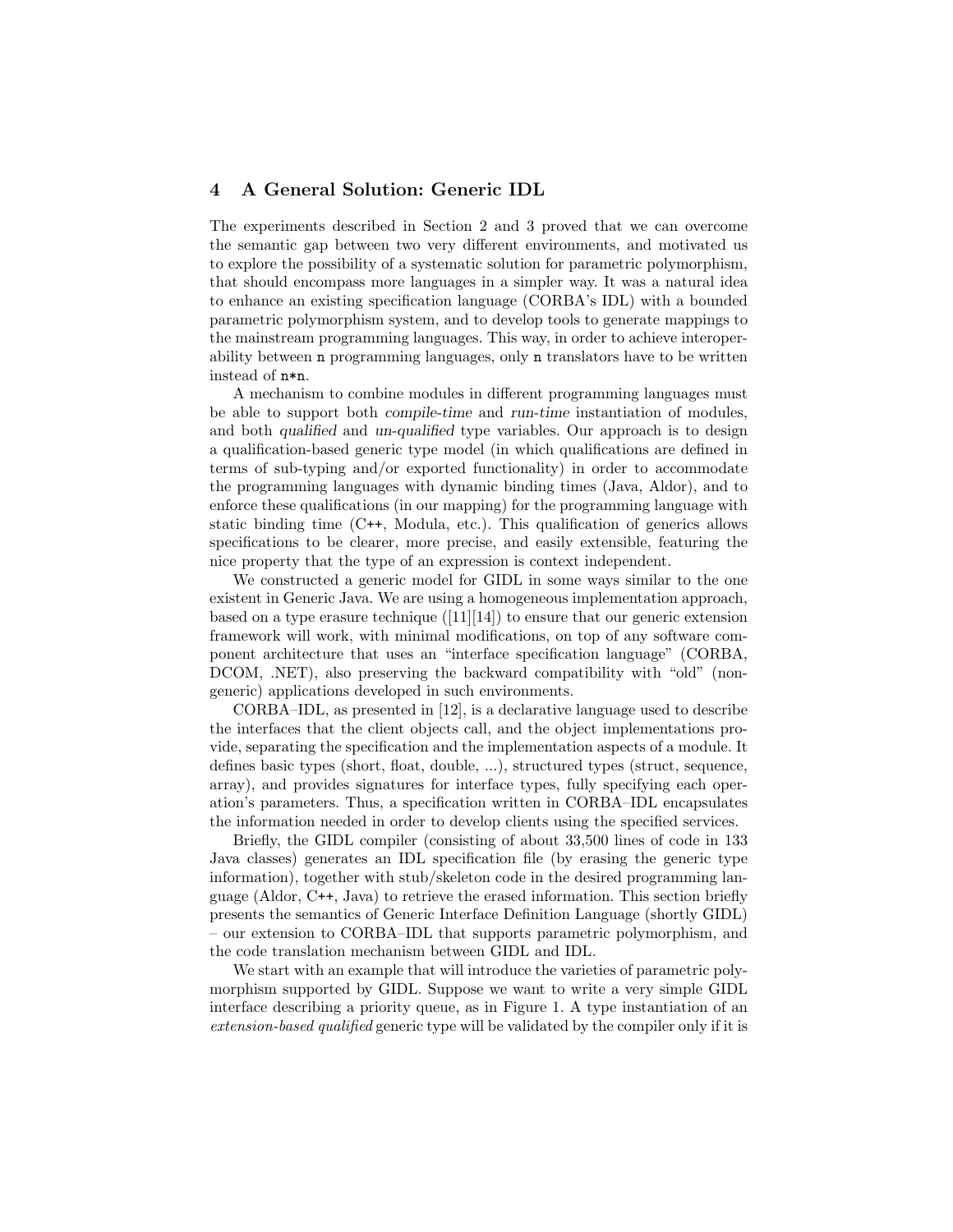```
module GenericStructures {
interface PriorElem {short getPriority(); short compareTo(in Object r);};
interface Foo_extend : PriorElem { /* ..... */ };
interface Foo_export{ //not in a isA logical relation with PriorElem
   short getPriority(); short compareTo(in Object r);
};
interface PriorQueue1<A: PriorElem> // extend-based qualification for A
{ void enqueue(in A a); A dequeue(); boolean empty(); short size(); };
interface PriorQueue2<A:-PriorElem> // export-based qualification for A
{ void enqueue(in A a); A dequeue(); boolean empty(); short size(); };
interface Test<A: PriorElem, B:- PriorElem>{
  Test<Foo_extend, Foo_export> op1(); //line 27 - OK
  Test<Foo_export, Foo_export> op2(); //line 28 - ERROR
  Test<Foo_extend, Foo_extend> op2(); //line 29 - OK
}; /* end interface Test*/ }; /*end module GenericStructures*/
```
Fig. 1. Generic interfaces with specified qualifications for generic types

actually inheriting from the qualifier. The definition of the PriorQueue1 interface introduces such a relation, as it specifies a priority queue of objects whose types have to be the PriorElem interface or to explicitly extend it (be a sub-type of it). A type instantiation of an export-base qualified generic type will be validated by the compiler only if it is found to implement the whole qualifier's functionality The PriorQueue2 interface accepts as valid candidates for its generic type all the interfaces that export the short getPriority() and the short compareTo(in Object  $\mathbf r$ ) operations. For example, at line 27 in Figure 1, the type checker will successfully verify the Test<Foo\_extend, Foo\_export> scoped-name, because the interface Foo extend is inheriting from PriorElem, and the Foo export interface is implementing the whole functionality of the PriorElem interface. Line 28 will generate a type check error since Foo export is not inheriting from PriorElem, therefore violating the extension based qualification A: PriorElem. GIDL also supports an *un-qualified* generic type, similar to that of  $C++$  (e.g. PriorityQueue3<A>), that allows the template-candidate to be any of CORBA-IDL's accepted types.

The code translation employed by our type-erasure mechanism is based on the sub-typing polymorphism supported by OMG IDL. It firstly deletes the generic type declarations from the GIDL file. Then, the non-qualified / exportbased qualified type variables will be substituted by the any / 0bject IDL type, while the *extend-based-qualified* ones will be substituted with the (type variable erased) interface type it is supposed to extend. The result should be a valid OMG IDL file, which can be compiled with a regular IDL compiler. The generic information lost by this translation will be recovered by generating skeleton/stub wrapper classes under the supported language bindings (Aldor, C++, Java).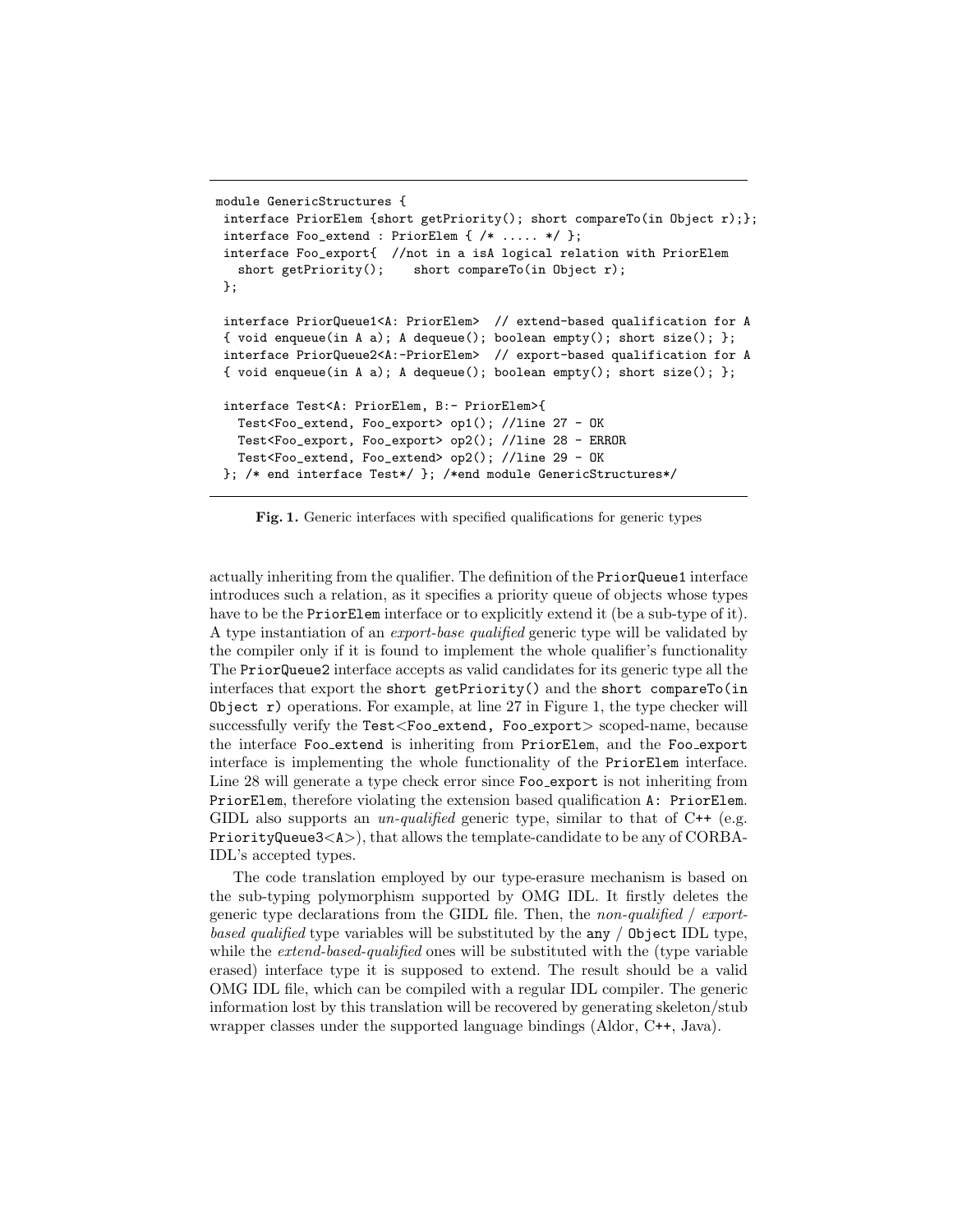# 5 The architecture of the GIDL base application

This chapter presents a high level view of our GIDL architecture – how the architecture components are created and how they interact to successfully accomplish an invocation. Figure 2 illustrates the design of our proposed architecture. The circles stand for user's code, the rectangle boxes represent components in the standard OMG-CORBA architecture (IDL specification, IDL stub/skeleton, the ORB), the hexagons represent the components needed by our generic extension (GIDL specification, GIDL Wrapper Stub/Skeleton), while the solid arrows describe the method invocation flow.. The dashed arrows represent the *compile* to relation among components. Mainly, a GIDL specification compiled with our GIDL compiler will generate an IDL specification file (where the generic types have been erased, as we have seen in the previous section), together with GIDL wrapper Stub/Skeleton bindings, which will recover the lost generic information.

The bottom part of the figure represents the CORBA's internals. However, with minimal modifications in the wrapper code generation, our generic extension architecture can sit on top of other software component architectures such as .NET or DCOM (i.e. the bottom part of the picture can be replace with the DCOM or .NET internals).



Fig. 2. The GIDL Architecture

Circles: user code, Hexagons: GIDL components, Rectangles: CORBA components Dashed arrows: "compiled to" relation, Solid arrows: method invocation flow

Our generic extension introduces an extra level of indirection in the original mechanism. For every type in our GIDL specification, we construct a wrapper stub (C++/Java/Aldor), which will keep a reference to a CORBA-stub object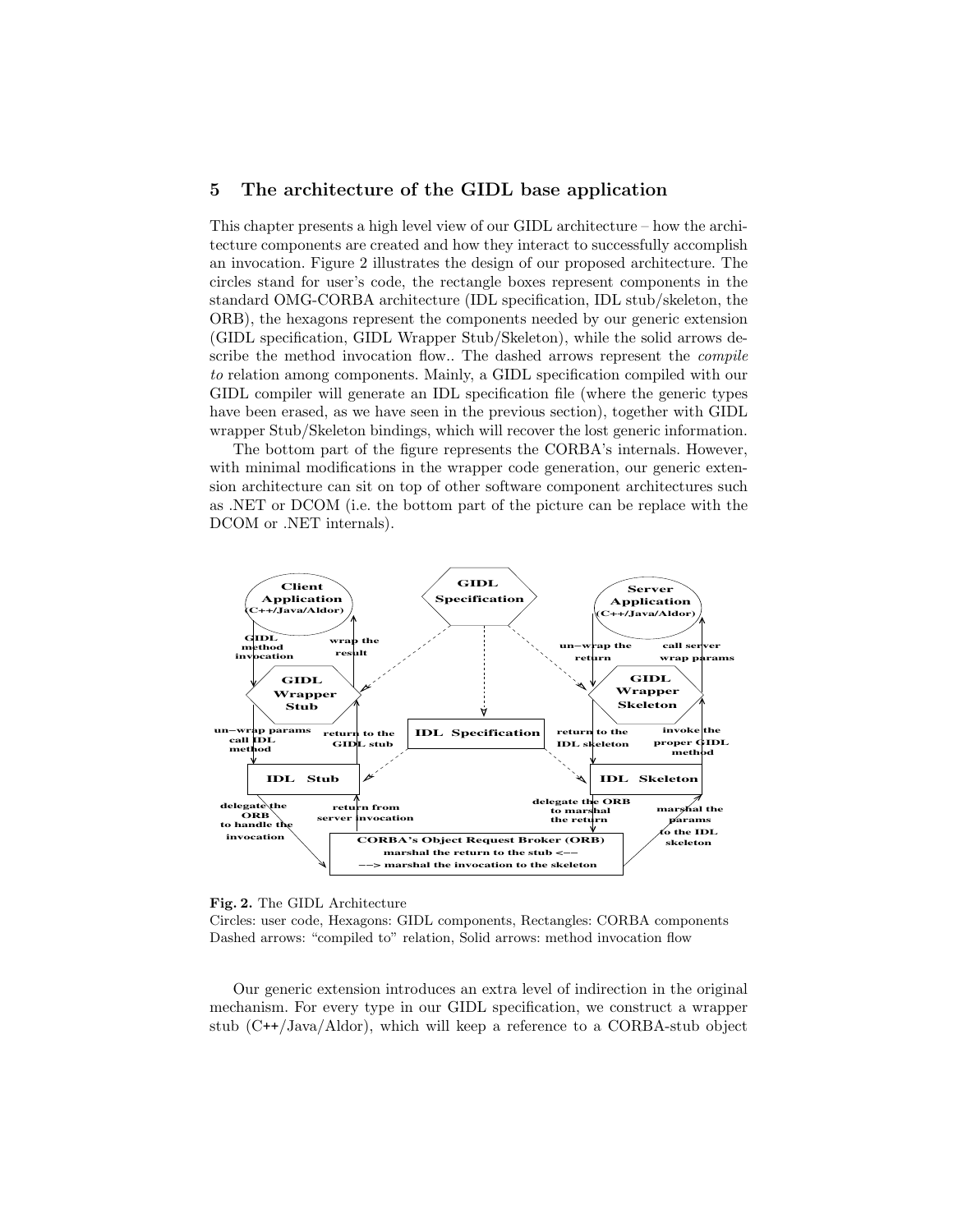(the one generated by the IDL compiler). When the client is invoking an operation, it is actually calling a method on an GIDL stub wrapper object. The GIDL method implementation retrieves the CORBA-objects hidden by the wrapperobjects taken as parameters, invokes the method on the CORBA-object's stub hidden inside our wrapper class, gets the result, encloses it in a newly formed wrapper if necessary, and returns it to the client application. The wrapper skeleton functionality is the inverse of the client.

To conclude this section, our generic extension for CORBA (our case study) can be applied on top of any CORBA-vendor implementation, maintaining in the same time the backward compatibility with standard CORBA applications. More than this, with minimal changes, our architecture can be applied on top of any heterogeneous system which uses an interface definition language (for example DCOM, .NET architectures). Our approach is to design a general and clean extension architecture, and then apply aggressive static/dynamic optimization techniques, to speed up the applications working in such heterogeneous environments (these are left for now as future work). The performance penalty incurred in our design by the extra indirection, and by the boxing/un-boxing mechanism requested by the type-erasure technique, can in most cases be eliminated with a combination of conservative optimizations: code inlining, pointer aliasing, scalar replacement of aggregates, copy propagation, dead code elimination. From the users perspective, our architecture places little burden, as the steps in the application (client/server) design are the same as the ones required for a "standard" CORBA application, but now the client/server implementation can use the generic programming paradigm, as desired.

#### 6 GIDL to Aldor, C++ and Java Mappings

This section presents the high-level translation correspondence involved in the generation of stub/skeleton wrappers for the mapped languages (Aldor, C++, Java). The mapping for Java and C++ are natural extensions of those for the unparameterized case. CORBA does not provide standardized mappings for IDL to Aldor, so we had to define them.

Our wrapper objects, no matter what GIDL type they represent, can be seen as an aggregation of a reference to the "erased" CORBA object/value they represent, the generic type information associated with them, and the "casting" functionality they define. They also inherit the functionality (possibly augmented with generic types) of the IDL type they represent.

The extend based qualification is directly supported by both Aldor (through dependent types), and Java (through its F-bounded polymorphism). The C++ mapping relies on the C++'s static binding time. A simple cast to the qualifier's type will suffice (enforcing the condition that the substituted type has to inherit from the qualifier, otherwise a compile-time error will be generated). The discussed mapping adds virtually no run-time overhead as it is provable that the verification code (the casting) is not reachable, therefore exposed to copy propagation and branch elimination optimizations.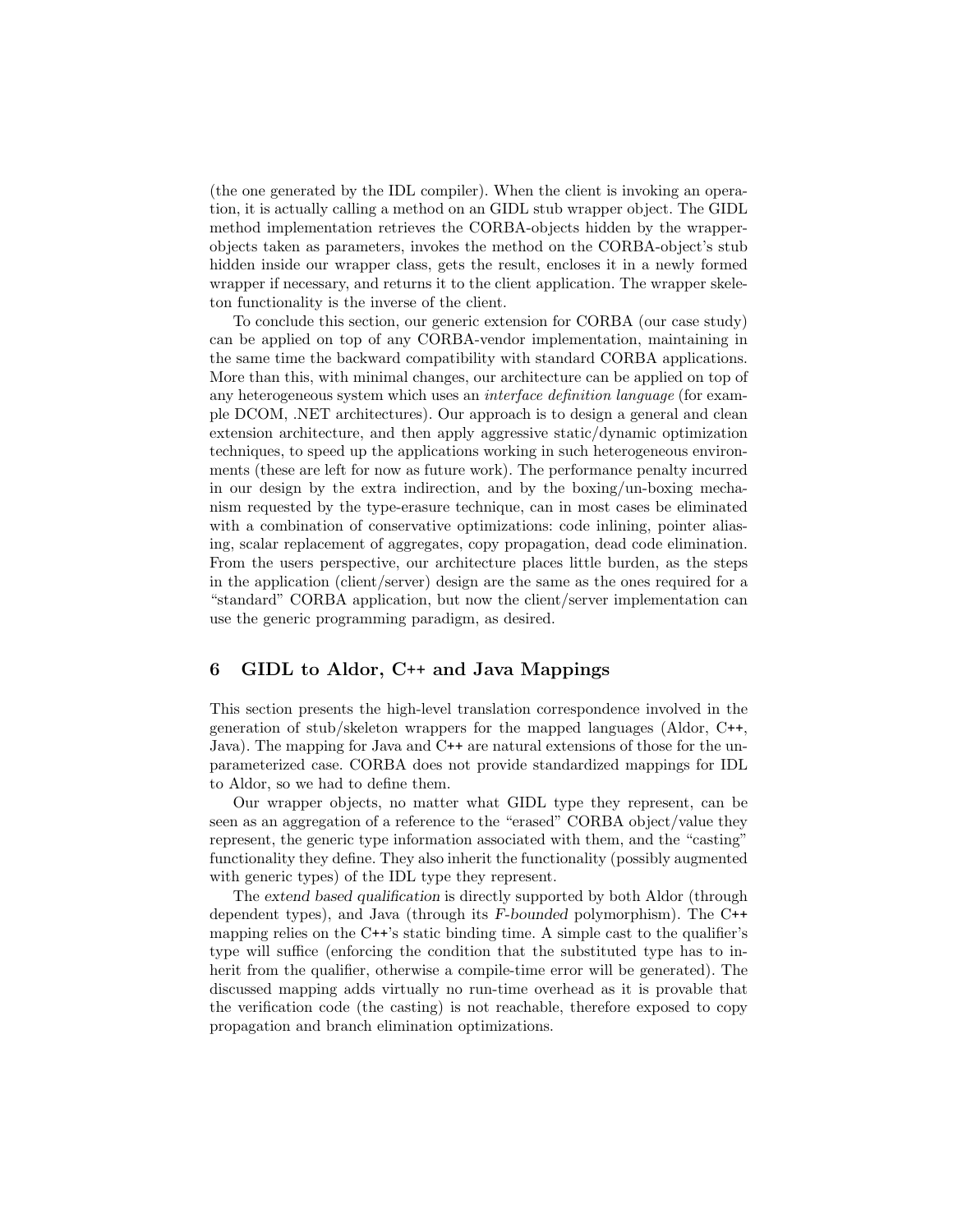The export-based qualification is reduced to an extend-based qualification relation at the GIDL level. The algorithm (not reported here due to space constraints), is based on the construction of the corresponding most general generic unifier (MGGU) interface, and works under the assumption that the GIDL compiler has access to the entire specification at compile-time. The Aldor mapping does not use the MGGU construct, but provide a simpler translation scheme, where the type parameter is qualified by an un-named Aldor category (defined by means of the with construct: GIDL's interface  $Dom\leq A:\text{-Qualifier}\geq \{ \dots \}$ is translated to Aldor's Dom(A: with Qualifier): DomCat == add  $\{ \ldots \}$ ).

The remaining of this section briefly presents the mapping correspondences between GIDL and the three considered languages (C++, Java, Aldor). GIDL basic types (short, long, etc) are mapped into corresponding C++, Java classes and Aldor domains. The user expected functionality is provided by means of operator overloading for the languages that support this feature (Aldor, C++), or by Java "boxing" classes (see java.lang.Integer).

GIDL modules are translated into C++ namespaces, Java packages, and Aldor packages (domains not belonging to any category). GIDL interfaces are translated into possible parameterized classes in C++, interface-class pairs in Java, and domain-category pairs in Aldor. Because Aldor is not based on classes, wrappings of the exported operations receive one extra parameter corresponding to the implicit "self" parameter of the GIDL methods. The multiple inheritance hierarchy at the GIDL level is directly translated into multiple inheritance of classes in C++, interfaces in Java, while for Aldor the "join" operation on the proxy categories will be used.

GIDL scopes directly create C++ and Aldor scopes as both languages provide support for nested classes/domains that match the semantics of the GIDL nested structures (i.e. they are exported to the global scope). GIDL scopes correspond to Java packages; GIDL structures that are nested in the scope of a generic interface and are using some generic types defined by that interface are mapped into a parameterized Java final class (the generic types are duplicated and migrate to the structure definition as well, since the structure will not be in the scope of the corresponding generic interface any more).

One drawback for the Java mapping is that it requires the user's help. Java does not support object instantiation of a generic type (new  $A()$ ), nor reflection feature on its generic types. The constructor of a parameterized class (which is the mapping of a GIDL type) will force the user to pass an extra parameter for each generic type introduced by that class. We need this because otherwise we cannot enforce an exact boxing/un-boxing mechanism between our wrapper objects and CORBA-stub objects.

# 7 Conclusions

Parametric polymorphism is an essential software structuring technique for computer algebra, where mathematical algorithms achieve their most natural form when expressed generically. As generic computer algebra components are in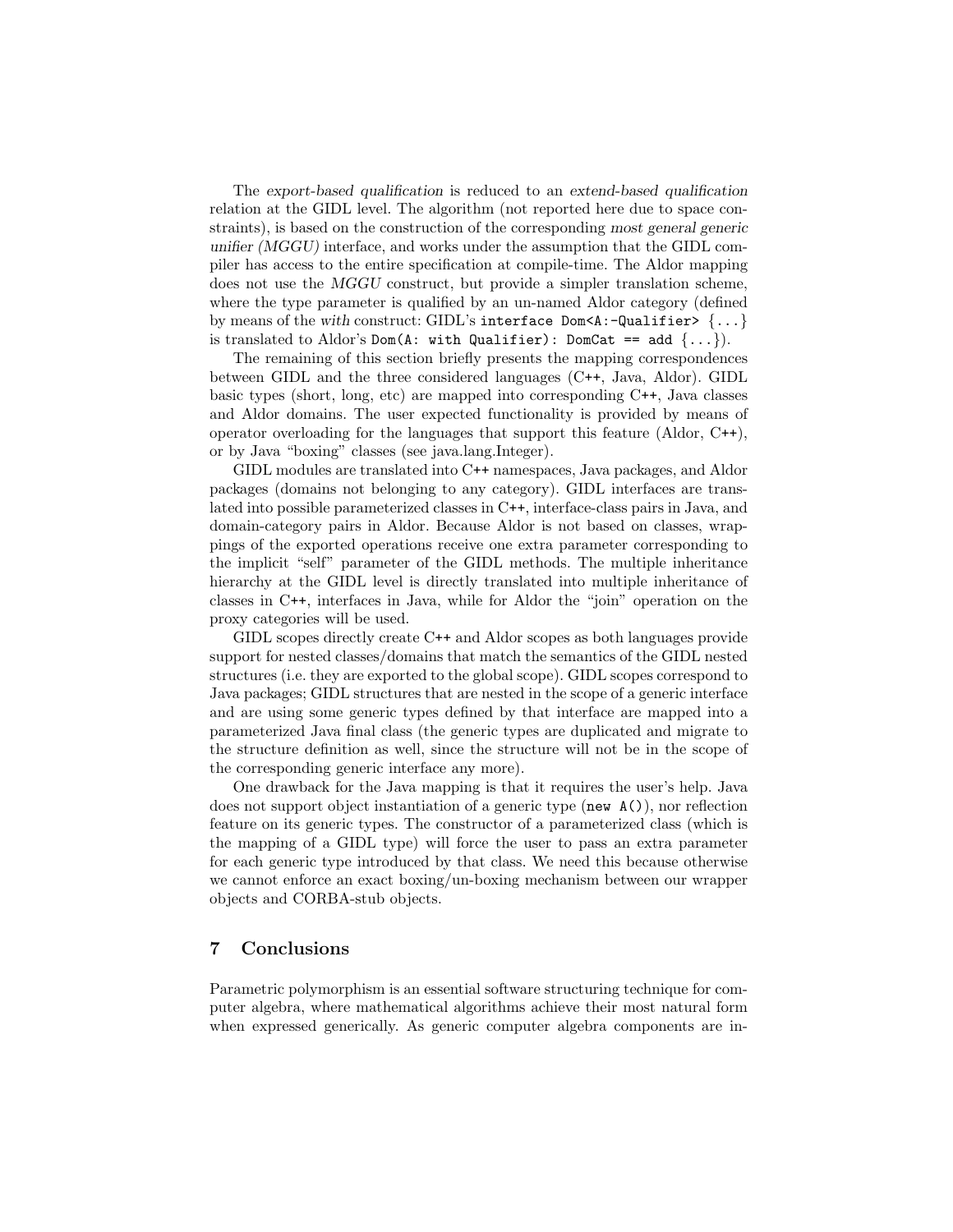creasingly implemented in different languages (such as Aldor and C++, and Java in the future), it becomes increasingly important that we are able to use these together in a natural way.

The overall goal of this work has been to examine the feasibility of exposing parametric polymorphism for use in the context of multi-language software component systems for computer algebra. We have shown that there are no major impediments to doing this.

We have examined two settings where the semantics and binding times of the parametric polymorphism were substantially different and have found unifying semantics to allow meaningful inter-operation: Our experiments using parameterized C++ modules with Aldor show that we can emulate dynamic parameterization with static templates. They also show that we can effectively model differing forms of parameterized modules with each other: template classes with dependent higher-order function types, and vice versa. Our experiments in using Aldor with parameterized Maple modules have shown that we can generate code to handle dynamically in Maple matters that are handled statically in Aldor. This allows Aldor to be used as an elegant kernel extension language for Maple.

To allow computer algebra software components to participate naturally in a general software environment, we have addressed the problem of supporting parametric polymorphism in standard software component architectures. Our investigation was at two levels: first to determine what sort of parameterization mechanisms could be well defined in a multi-language setting, and secondly how could these be supported. We have seen from our implementation of Generic IDL that qualification (restriction) of type parameters can be enforced in various target languages, even when the target language does not support qualification of its generics. We have shown that both extension-based, and export-based qualification can be supported effectively. The former is easy to implement, with all the verification purely at the GIDL level. The later, we have introduced as a less restrictive form of qualification to allow existing hierarchies to be used without modification. It requires, however, generating (non-executed) code which is checked by the target language compiler. We have shown that this parameterization in GIDL can be supported by translation to IDL, with the generation of appropriate stub/skeleton wrappers. This allows such code to be used with existing CORBA implementations, and to take advantage of the usual support for distributed applications. Note, however, that this has meant we have restricted ourselves to a minimum extension of IDL. Applications that are not distributed may make use of GIDL simply to support multi-language use of generic modules. This use involves minimal overhead.

While many special-purpose programming languages have supported parametric polymorphism for some time, it has really only been C++ which has been in mainstream use. Now, with the availability of generics in Java, it is rather important that we understand how to support generics in a multi-language setting. This paper has aimed to make a contribution in this area. The fact that parametric polymorphism has been in use in computer algebra for over two decades